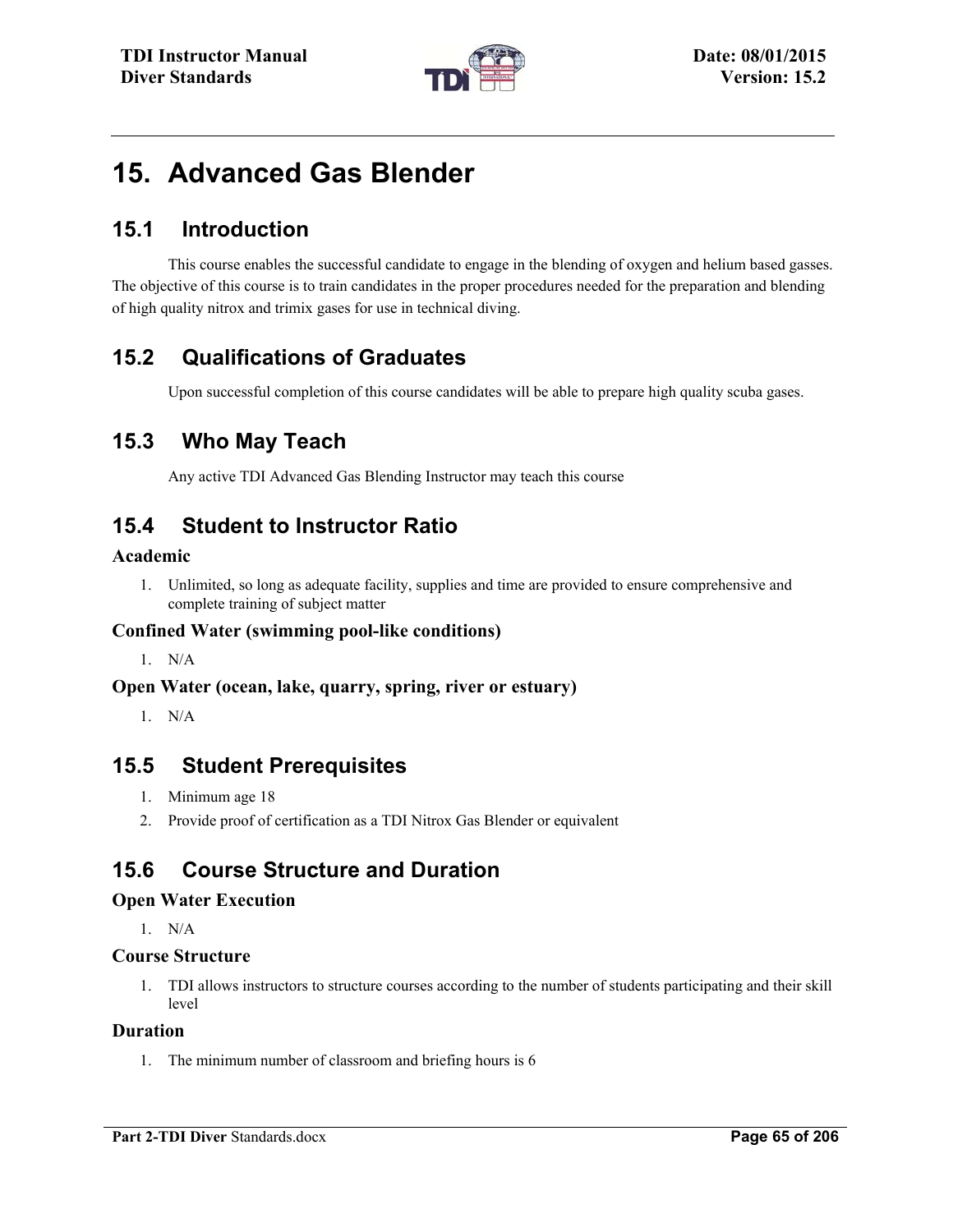

## **15.7 Administrative Requirements**

#### **The following is the administrative tasks:**

- 1. Collect the course fees from all the students
- 2. Ensure that the students have the required equipment
- 3. Communicate the training schedule to the students
- 4. Have the students complete the:
	- a. *TDI Liability Release and Express Assumption of Risk* Form
	- b. *TDI Medical Statement* Form

#### **Upon successful completion of the course the instructor must:**

1. Issue the appropriate TDI certification by submitting the TDI Diver Registration Form to TDI Headquarters or registering the students online through member's area of the TDI website

## **15.8 Training Material**

#### **Required material**

1. *TDI Advanced Gas Blender* Manual

## **15.9 Required Equipment**

#### **The following are required for this course:**

1. Access to a helium analyzer

## **15.10 Required Subject Areas**

**The** *TDI Advanced Gas Blender* **Manual is mandatory for use during this course but instructors may use any additional text or materials that they feel help present these topics. The following topics must be covered during this course:** 

- 1. The Responsibility of the Gas Blender
- 2. Gases of Diving
	- a. Oxygen  $(O_2)$
	- b. Nitrogen
	- c. Helium
	- d. Other gases
- 3. Oxygen  $(O_2)$  Handling
	- a. Oxygen  $(O_2)$  hazards
	- b. Causes and prevention of oxygen  $(O_2)$  fire
	- c. Oxygen system design
	- d. Local regulations for gas blending and handling
	- e. Oxygen compatible systems components
- 4. Gas Production Equipment
	- a. Compressors